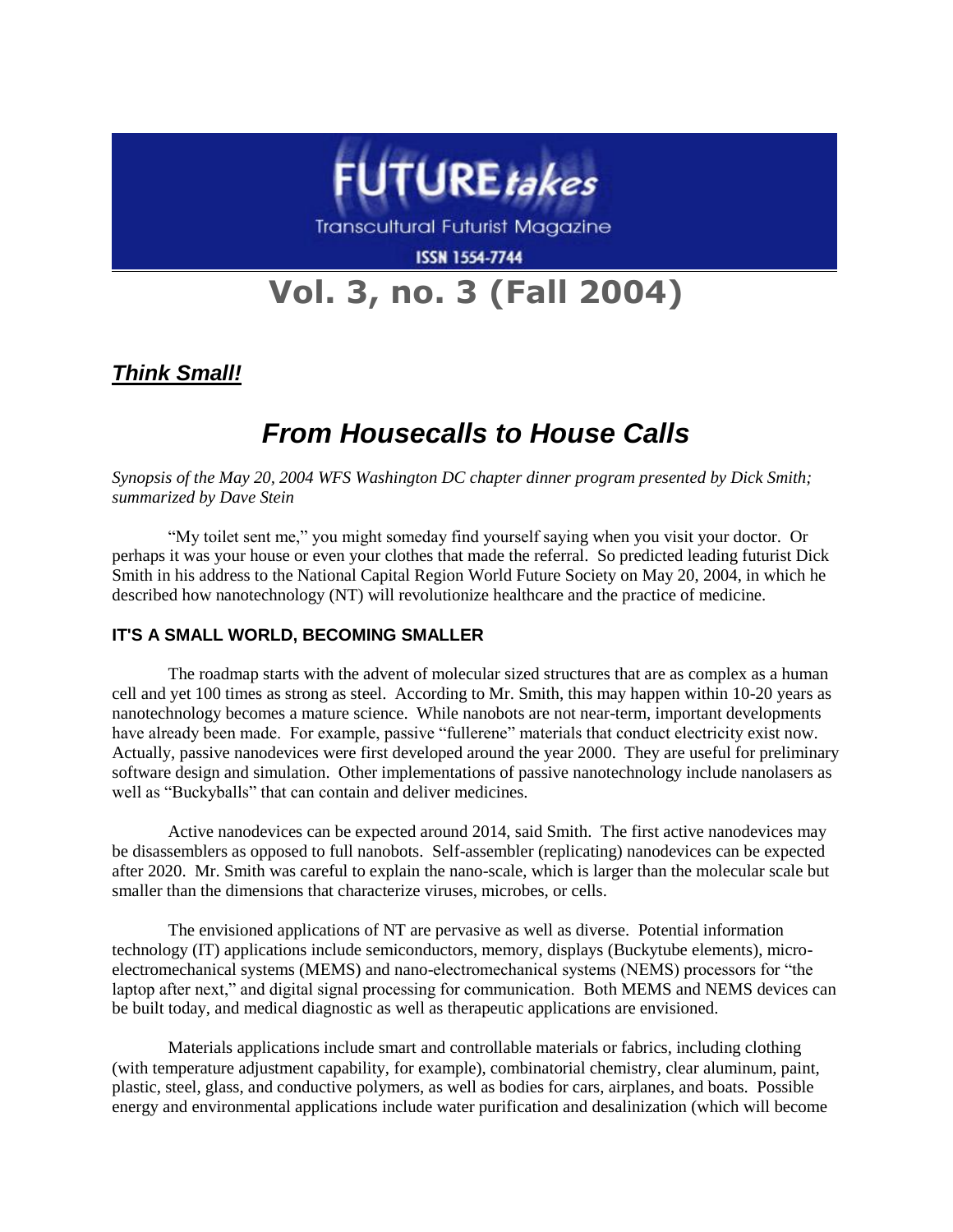increasingly important as sea levels rise and contaminate fresh water plants), catalysts and filters for brown field remediation, solar cells that are cheap and efficient (perhaps made from plastic sheets not much thicker than Saran wrap), safe and efficient fuel cells (that store hydrogen safely without the need for a heavy container), and perhaps even safe fusion.

Then there is homeland defense. Potential NT applications here include detection of nuclear, biological, and chemical agents (including detection of dirty bombs), nuclear shielding (for nuclear materials being sent to storage), and soldier enhancements (including lighter batteries). Even oil-free energy is a possibility, as are weapons development and weapons suppression technologies. Mr. Smith noted that the US accounts for only one-sixth of the total investment in NT.

#### **MEDICAL APPLICATIONS**

So what's in it for medicine? Mr. Smith envisions improved, better-performing, and more reliable diagnostic devices and sensors that will detect diseases earlier, when they are less expensive to treat. Custom pharmaceuticals are another possibility. Today, pharmaceuticals are often too strong for some people and not strong enough for others. Worse yet, in some people they have side effects. Tomorrow's pharmaceuticals, if based on NT, can be tailor made for you instead of being mass-produced for "generic" people like you.

Still another promising application, according to Smith, is to early detection and treatment of cancer. The present approach uses biopsies and mammograms for diagnosis, followed by surgery, radiation therapy, or chemotherapy for treatment. The results of the biopsies and mammograms are often delayed, giving the cancer time to spread further. In contrast, NT-based detection offers the prospect of diagnostic test results that are immediately available. On the treatment side, one might see a lightactivated Buckyball electron gun that that attaches to cancer cells and kills them with low dose radiation – "smart bomb" style without adverse effect on the healthy cells.

The future might see improved burn and wound therapy that will save lives, lead to faster recovery, and result in fewer cases of disfigurement. Improved body parts may also be "in the cards." Stress levels might be monitored along with the conventional vital signs. There is even the possibility that new food packaging technologies might warn of food that has spoiled.

Although not exactly a medical application, NT may lead to improved public safety by monitoring structural stresses in bridges and buildings. Even special clothing that reduces impact trauma has been envisioned.

#### **RADIO DOCTOR**

The radio doctor concept is not new. In fact, it dates back to 1924. Back then, however, it was not viable, because bandwidths sufficiently wide to provide pictures were not available. Furthermore, licensing arrangements were not in place to permit doctors to practice medicine across state lines. For example, a resident of Maryland might want to obtain the services of a physician in Virginia, but the physician might not be licensed to practice in Maryland and might not even meet Maryland's licensing requirements, or vice versa. That world contrasts profoundly with the age of the Internet, in which (short of the restrictions on Internet access imposed on citizens of totalitarian countries), it is difficult to stop the flow of medical or other information across national boundaries. As a result, the technology is in place for a US citizen to obtain medical advice, diagnosis, and treatment from a physician in India.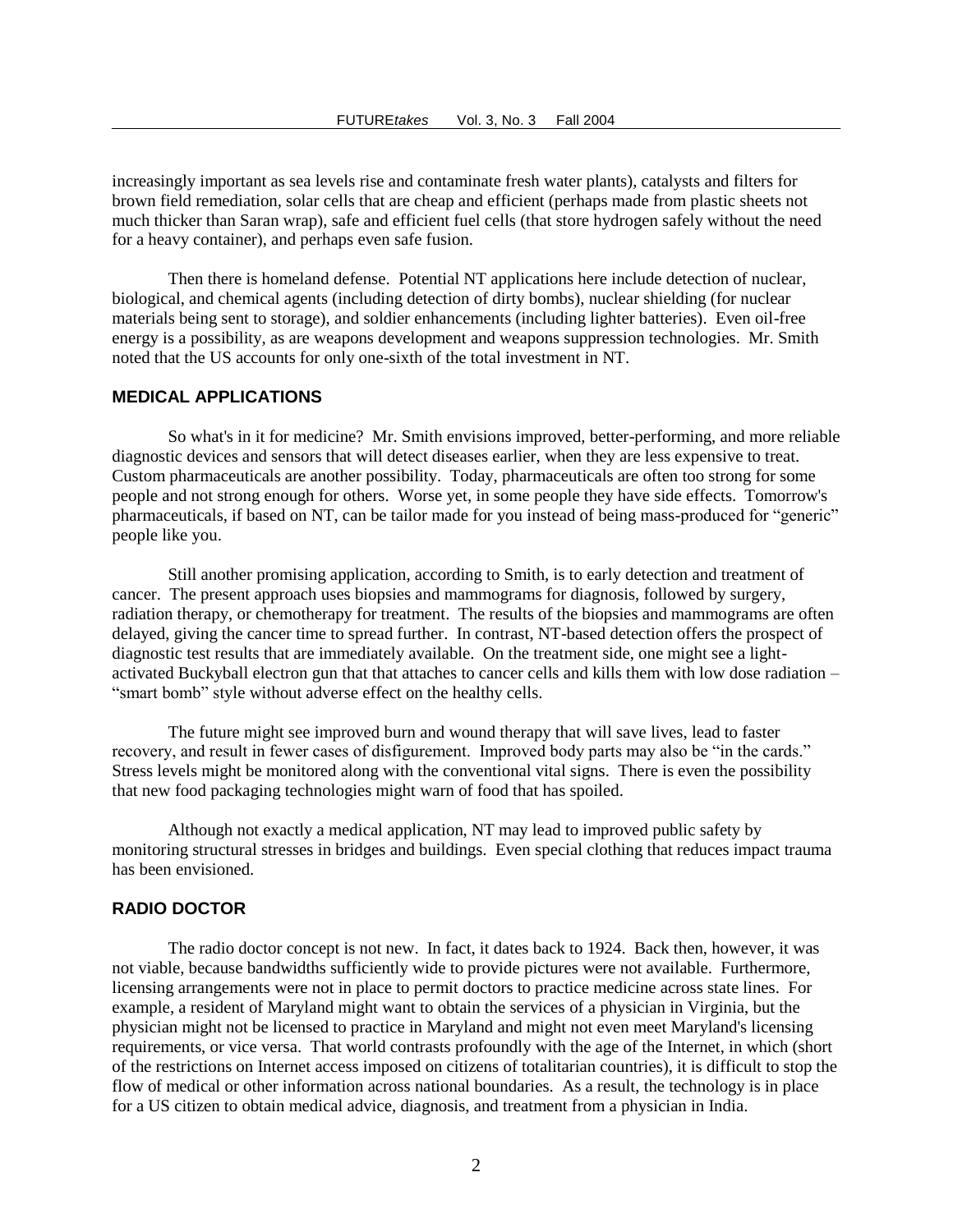#### **NEW PARADIGMS**

Today, when you get sick, you make an appointment to see a physician, or perhaps you go to the emergency room. In either case you wait, the difference being that one wait is measured in days while the other wait is measured in hours or fractions of an hour. Then you see the doctor, get tested, and wait again, this time for the test results. These waits give the illness or other condition time to get worse. Finally, when you are given pharmaceuticals, you are given the "one size fits all" drugs that everyone else gets.

In tomorrow's world, your house or clothing may monitor your health on a constant basis, provide administrative telediagnostics, and automatically call the doctor when necessary. Armed with the telediagnostic information, the doctor or clinic will have remote triage capability. Information on the success rates of all doctors may also be readily available. In situations involving mass casualties, instant triage will likewise be possible. Japan already has "smart toilets" that monitor the health conditions of their users. Imagine going to a doctor or hospital saying, "My toilet sent me." Just imagine!

The new paradigm is envisioned to make healthcare more affordable and available. You will visit your doctor only when you are sick, not to find out if you are sick. The doctor hours thereby saved can enable more patients to be seen as needed. At the same time, NT-supported telediagnostics will support earlier interventions that can avert the need for prolonged treatment regimens and expensive medicines. An added payoff is that people will benefit from monitoring their own health through NT-enabled feedback loops.

#### **AT THE CELLULAR LEVEL**

In five years, NT may make possible "cellular stethoscopes" – sensors that measure the health of individual cells. Diabetics may benefit from continuous monitoring of blood sugar levels, with automatic insulin injection when needed. NT may find a role in assisting the filtration processes performed by the liver and kidneys and in otherwise filtering the blood as needed. For defense against anthrax, NT may offer sensors, phages, and filters.

Improved pharmaceuticals may include deep lung inhalation drugs to fight pulmonary disorders as well as blood brain barrier crossing drugs to cure multiple sclerosis and Alzheimer's disease. NT medical payoffs of a more structural nature may include rejection-proof new organs, improved bonebonding capabilities that reduce fractures among the elderly, computerized stents for the circulatory system, and perhaps even printed arteries and joints.

#### **HOW DO WE GET THERE FROM HERE – AND WHERE IS "THERE"?**

Mr. Smith envisioned that eventually, 80% of diagnoses will be at the molecular level and that 75% of treatments will be by nurse practitioners and other non-physicians. Modeling change by the formula

change = dissatisfaction  $x$  vision  $x$  first steps,

he postulated the condition for change as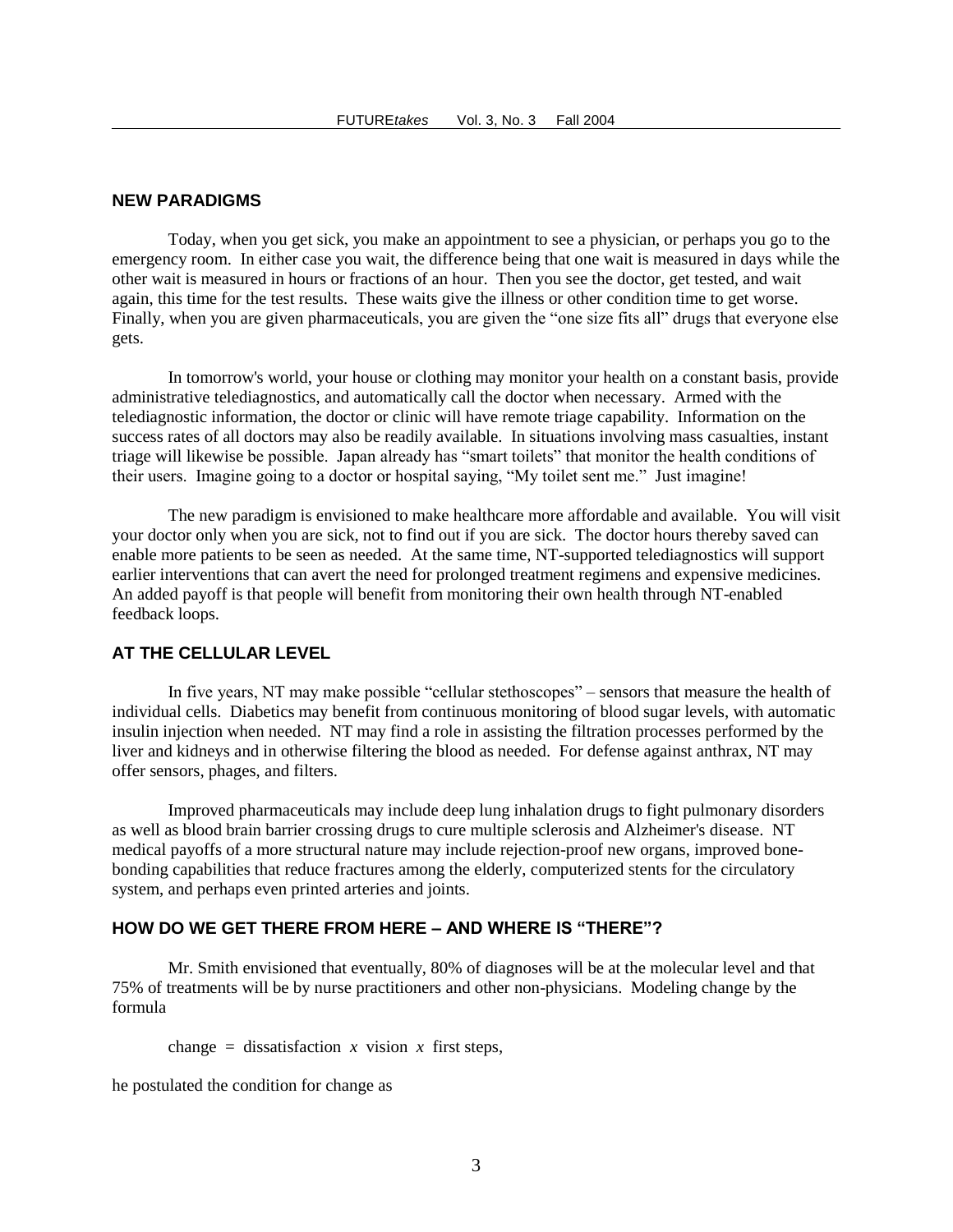pressure to change > resistance to change

As Smith observed, several factors drive dissatisfaction. Chief among these factors are the high costs of healthcare and the large number of uninsured people. In addition, people are living longer, and statistically, they experience more diseases and disorders after retirement, when they can least afford healthcare. The opposing force is resistance to change, which can be anticipated from those who prosper under the current system.

#### **Q&A**

*Q. Which advances depend on nanotechnology and which ones will happen anyway with NT being a "best supporting actor"?*

A. Telemedicine does not depend on NT. However, home-based diagnostics are more likely to be effective if patients don't have to do anything complicated like hook up to the equipment. Perhaps it will be as simple as putting on a monthly patch, and such patches can be inexpensive as well as easy to distribute. Nanotechnology doesn't draw blood, and a nanotechnology diagnostic device may have enough wells to perform comprehensive analyses. It is also possible that diagnostic tests can be done in pharmacies, without appointments. In addition, 80% of homes in the United States have computers that may support remote diagnostics, and kiosks offer still another possibility. Another possible outcome is that pharmacies as we know them may go away, to be replaced by shipping companies that deliver your medicines to your door.

*Q. Moral question – if self-replicating machines are developed, who will have access to them?*

A. It is not too soon to begin asking such questions.

*Q. The present health care system is actually an illness system. What in NT is prevention-oriented?*

A. Feedback loops. "Your pulse is too high (or low)." "Your blood pressure is too high (or low)." "You didn't walk far enough today." "You should be eating more salad today."

- *Q. Who would be a "resistance" function?*
- A. Those who benefit from the status quo.
- *Q. How do you see the "resistance" breaking down?*

A. That's the 64,000 dollar question. Maybe you arrange for the devices to be sold by the pharmaceutical companies, to get their buy in.

#### **ALL GOOD THINGS COME TO AN END**

And so, with renewed hope for affordable and timely healthcare – perhaps tempered by apprehension that their vehicles might refer (or take?) them to their respective doctors – the participants began their trips homeward, and back to the year 2004, as closing time approached. Like all monthly dinner programs sponsored by the NatCapWFS, the evening was an opportunity to learn from a leading futurist, meet and talk with amazing people, expand one's horizons, and expand one's waistline by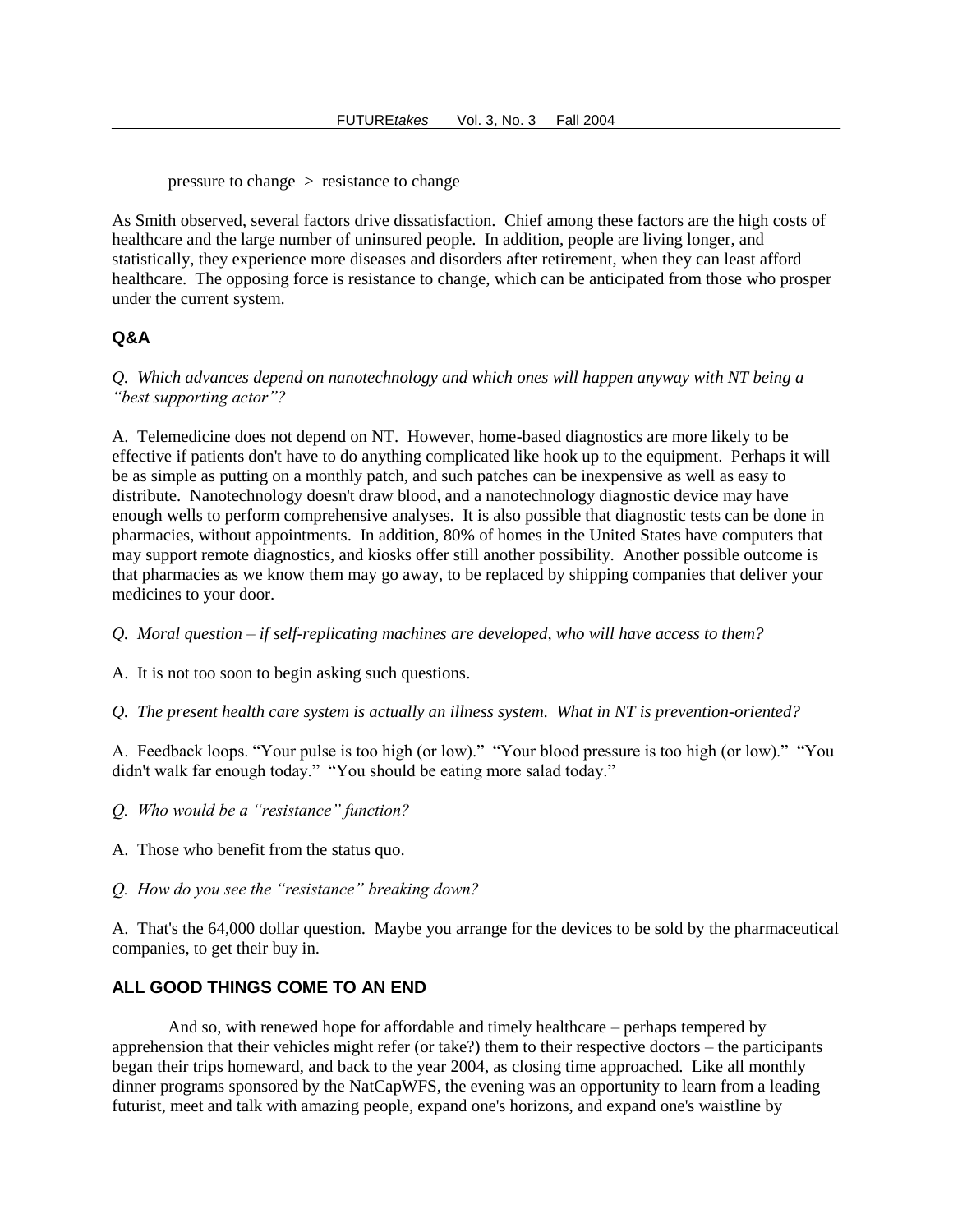overindulging in the delicious faire!

### *... but not just yet!*

*Follow-on discussion from our post-program interactive Web forum*

Carl Pinches Registered: Thu May 20 2004

One area of interest that can up during discussion period was impact on current rolls. Nanotech will enable remote diagnostics and eventually remote treatment then how will the following roles be transformed: Who are you going to calling: Nurse, Doctor, Pharmacist, Lab Technician, Paramedic, Equipment Vendor's Hardware or Software Technician, Morgue. Any other ideas for this list?

John Meagher posted Tue June 22 2004 11:23 AM

Carl,

You raise a good point on the need to have qualified folks in the IT medicine loop for this to work.

You might be interested in an article by Dr. Barbara Starfield from Johns-Hopkins, I think in JAMA around 1998. It was updated by others last year. She and her colleagues found that the third leading cause of death in the U.S. is medical treatment. Her numbers were low and just hit the obvious (example: wrong med, wrong organ-oops your dead). Morbidity was not counted in her article, only death from medical treatment (here's a treatment, oops you don't need it, oops you had a stroke-but you live on with poor quality of life and dozens of other goofs too numerous to mention) because its difficult to get data on performance outcomes and in fairness it is gray area in terms of treatment/performance/outcome.

However, U.S. medical treatment could be vastly better and Dick is on the right track.

I think the best solution is quality control and removing the error prone human being from the medical process except where necessary, or it is deemed that is the best treatment option. Hospitals / medical staff are very well intentioned, capable people, but I think they are overworked and are in sore need of better quality control and relief through IT/nanotech to do no harm, and do medical good.

I hope Dick's nanomedicine and other inventions of home med become a reality soon, we need it. The system of medical care now is not changing fast enough to improve treatment quality to reduce malpractice liability. We do not want to carry forward the quality problems of today into the future.

John M.

*POINTS FOR THE CLASSROOM (send comments to [forum@futuretakes.org\)](mailto:forum@futuretakes.org):*

*"Chime in."*